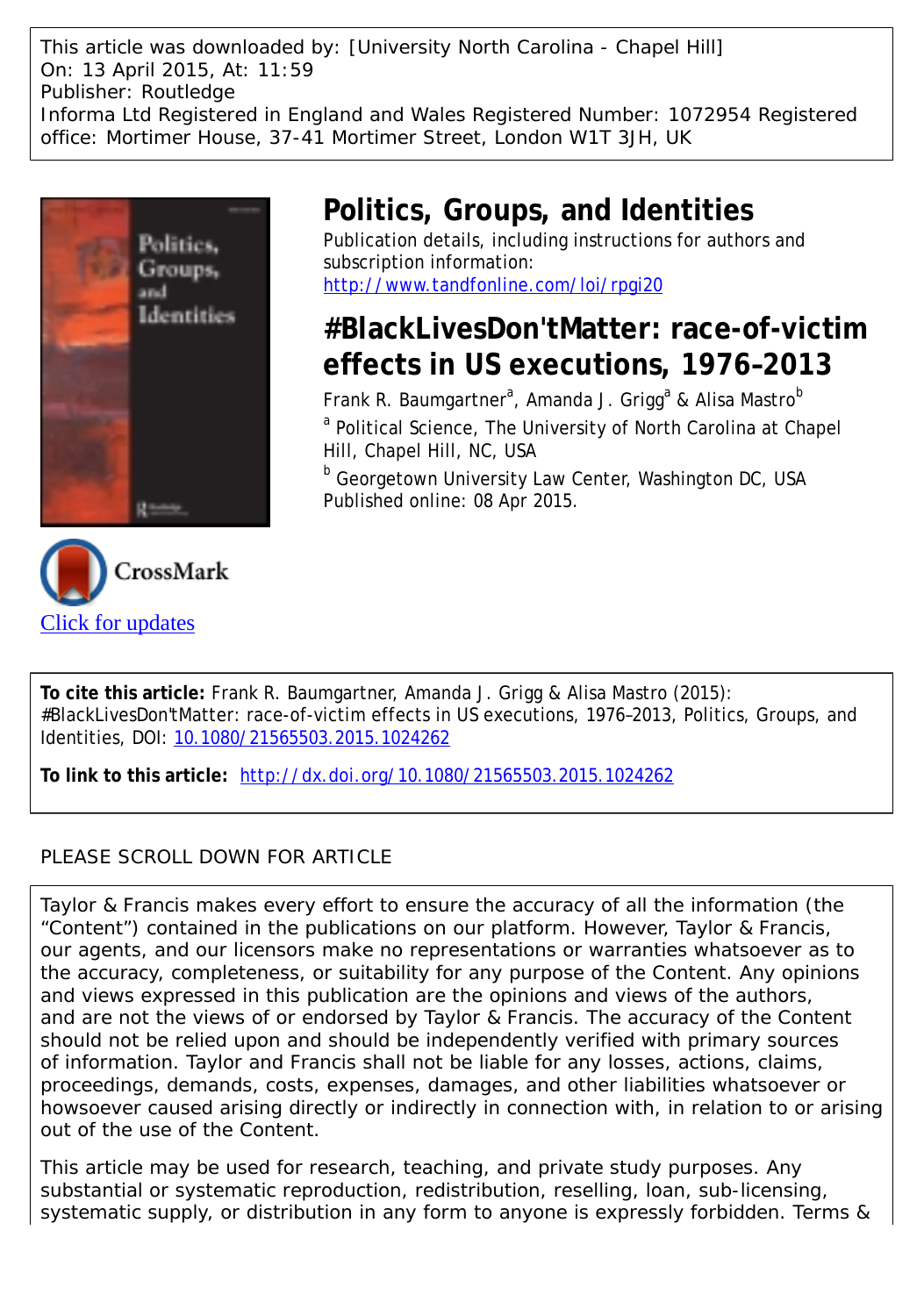Conditions of access and use can be found at [http://www.tandfonline.com/page/terms](http://www.tandfonline.com/page/terms-and-conditions)[and-conditions](http://www.tandfonline.com/page/terms-and-conditions)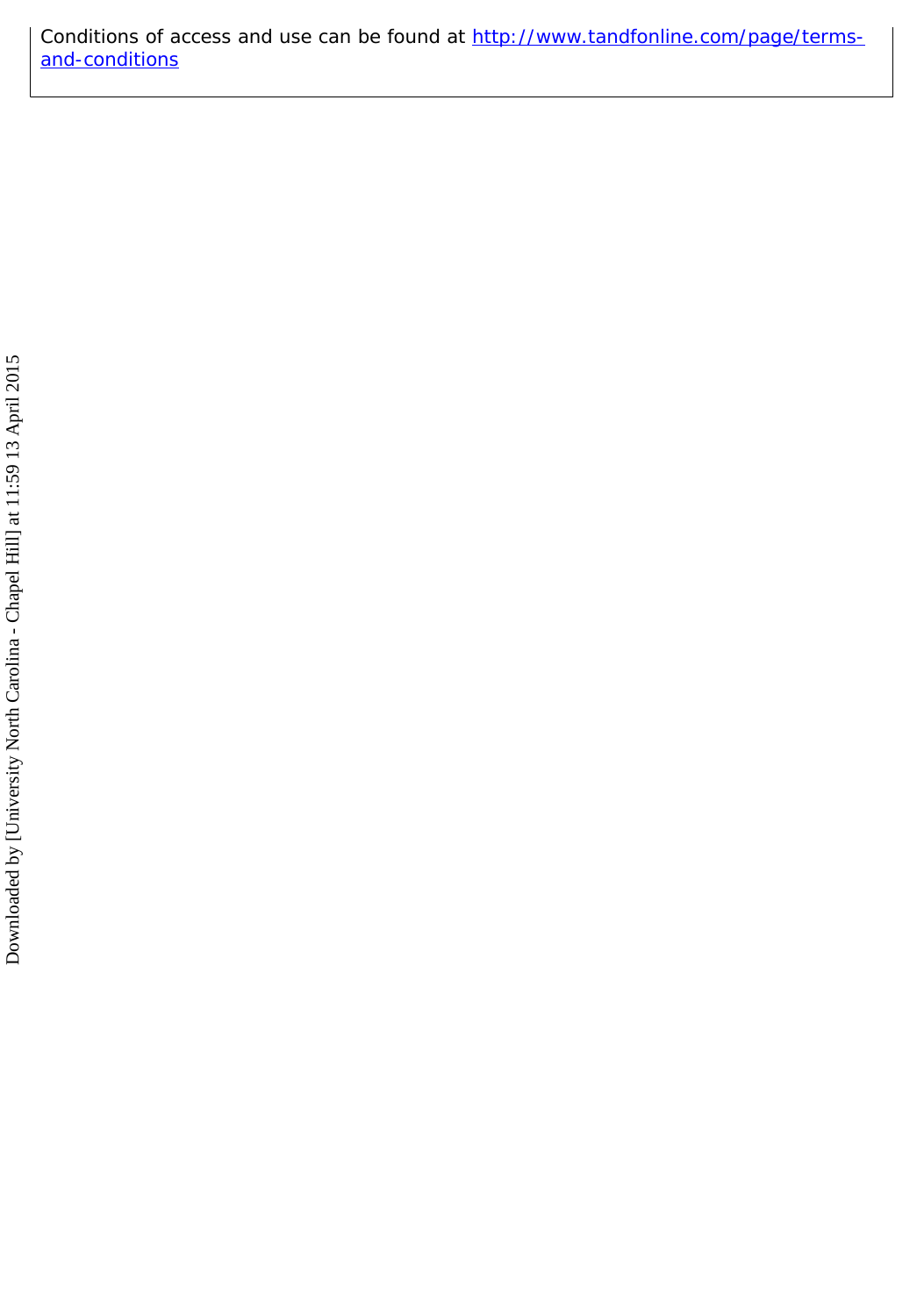### #BlackLivesDon'tMatter: race-of-victim effects in US executions, 1976–2013

Frank R. Baumgartner<sup>a\*</sup>, Amanda J. Grigg<sup>a</sup> and Alisa Mastro<sup>b</sup>

<sup>a</sup>Political Science, The University of North Carolina at Chapel Hill, Chapel Hill, NC, USA; <sup>b</sup>Georgetown University Law Center, Washington DC, USA

(Received 4 June 2014; accepted 29 January 2015)

This paper examines the role of racial bias in the implementation of capital punishment. First, our analysis of existing literature confirms higher rates of capital punishment for those who kill Whites, particularly for Blacks who kill Whites. Second, we compare homicide victim data with a newly collected data set including information on the victims of every inmate executed in the USA from 1976 through 2013, some 1369 executions. These data reveal that Black males have been the primary victims of homicides, but their killers are much less likely to be put to death. While previous scholars have emphasized the over-representation of killers of White women, we shed additional light on another aspect of the racial and gender biases of the US death penalty. Capital punishment is very rarely used where the victim is a Black male, despite the fact that this is the category most likely to be the victim of homicide.

Keywords: capital punishment; death penalty; race; gender

The USA routinely experiences over 10,000 homicides in a single year but in the modern period (post-1976) has never executed as many as 100 individuals; death is not and never has been the likely consequence for murder. In spite of the low rates of usage of capital punishment, its symbolic and emotional power are immense. In this article, we focus on one particular element of that power: the great odds against being executed if one's victim is a Black male. Black men, especially among the relatively young, have a statistical risk of homicide victimization many times higher than any other racial or gender group, but their killers rarely face the death penalty. We explore the extent of these discrepancies here first by reviewing the literature and second by presenting the results of a newly collected database of all US executions from 1976 through 2013.

The single most reliable predictor of whether a defendant in the USA will be executed is the race of the victim. Blacks make up about half of the total homicide victims in the USA though they represent only about 12% of the population. Yet, among convicted murderers who have been executed, only 15% of victims have been Black. A substantial body of academic research has confirmed a persistent racial bias in death sentencing in favor of White victims. Further, research suggests that among defendants charged with killing White victims, Blacks are more likely than Whites to receive a death sentence. Just 9.5% of executions for interracial murders

<sup>\*</sup>Corresponding author. Email: [frankb@unc.edu](mailto:frankb@unc.edu)

<sup>© 2015</sup> Western Political Science Association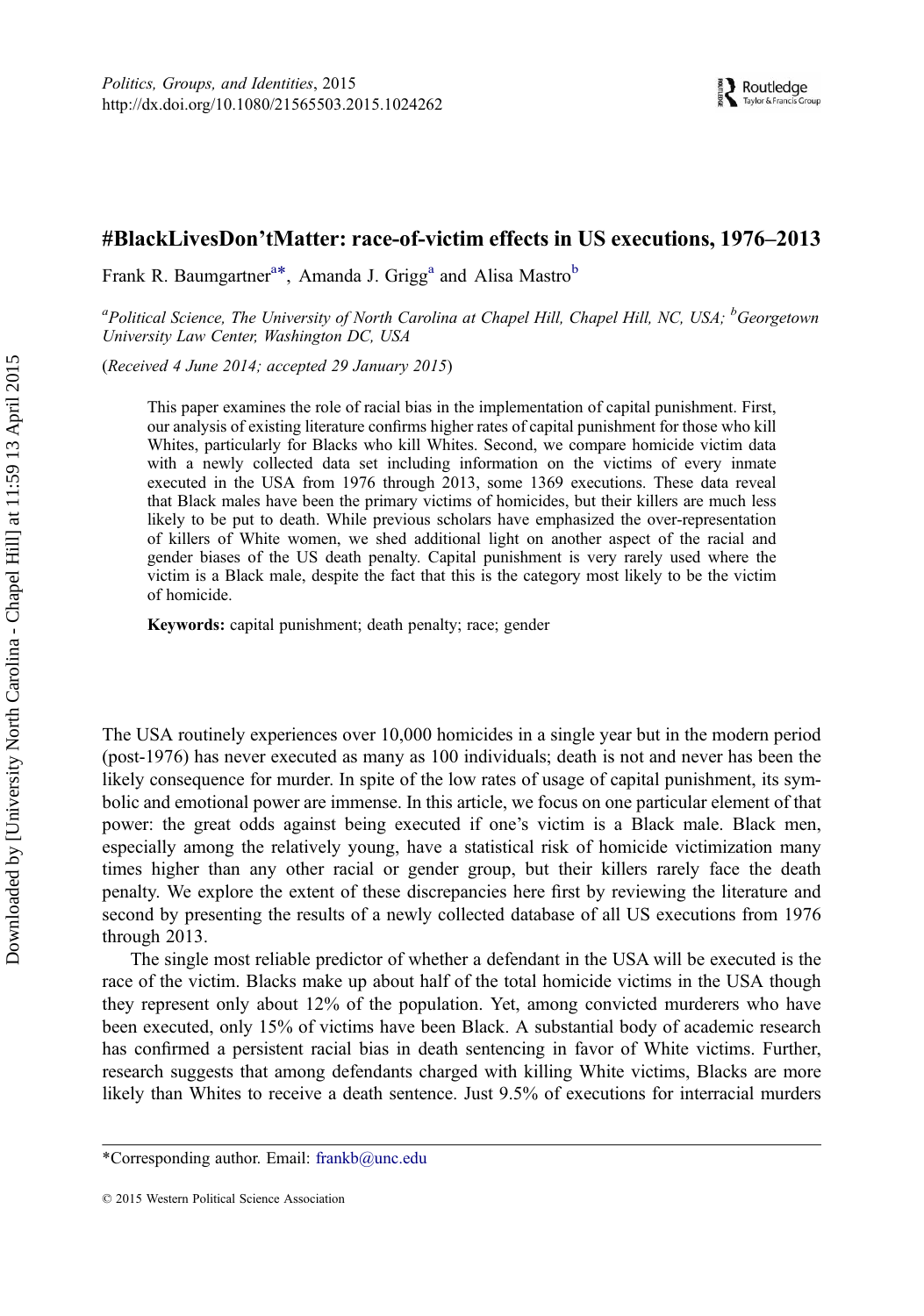#### 2 F.R. Baumgartner et al.

involve White killers with non-White victims (DPIC [2015\)](#page-13-0). One statistic is particularly stark: since the reinstatement of capital punishment in 1976 through the end of 2013, 1359 inmates were executed. Among this group were 534 White inmates executed for killing a single victim. Just 9 of that group of 534 had a Black male victim.<sup>[1](#page-12-0)</sup> Including killers with multiple victims, just 16 Whites executed had a Black male victim (these 16 cases are listed in Appendix B in Supplementary material). It has long been widely known that racial disparities affect criminal justice, of course. Academics and activists have for years argued that the judicial system places more value on the lives of Whites, resulting in disproportionately harsh treatment of Black criminals who have White victims (ACLU [2007](#page-13-0); Baldus, Pulaski, and Woodworth [1983](#page-13-0); NAACP [2013\)](#page-14-0). Our goal in this paper is to draw attention to the scope of existing disparities in treatment, and in particular to focus on a group which is nearly invisible in this system: Black male victims.

Our work offers new evidence in efforts to document racial bias in the implementation of capital punishment, providing both a systematic review of existing literature and a new, comprehensive review of all 1359 executions in the modern era. We would certainly expect to uncover patterns in the direction of what we observe, given the robust literature documenting bias in capital punishment. However, the scope of the disparity identified is greater than even the existing body of scholarship would lead one to expect. In addition, our findings are not based on a sample or an estimate; they come from a complete list of every execution in the modern area and detailed information about each victim. The thorough nature of our evidence allows us to make substantial conclusions about the state of capital punishment in the USA; it is clearly a racial project, and a highly gendered one as well.

#### The influence of victim race in capital sentencing

Of course, suggesting that the race of the victim has an impact on the likelihood of a death sentence is hardly new. It is one of the most consistent findings in all empirical legal scholarship relating to capital punishment. The landmark work on the influence of victim race in death penalty sentencing was conducted by Baldus, Pulaski, and Woodworth ([1983\)](#page-13-0). Their work examined over 2000 murders in Georgia, controlling for over 230 variables. They found that those accused of killing White victims were four times as likely to be sentenced to death as those accused of killing Black victims (Baldus, Pulaski, and Woodworth [1983](#page-13-0)).<sup>[2](#page-12-0)</sup> Research has continued on this topic apace, and by 1990 the federal Government Accounting Office (GAO) had issued a report reviewing the substantial body of scholarship on racial bias in capital punishment. According to the GAO, 82% of studies found that those who murdered Whites were more likely to be sentenced to death than those who murdered Blacks (GAO [1990\)](#page-13-0).

In the years following the GAO report, academic research has continued to demonstrate that victim race is a strong determinant of whether defendants are sentenced to death, and done so with increasingly sophisticated methods (Baldus and Woodworth [2003](#page-13-0); Bowers, Pierce, and McDevitt [1984;](#page-13-0) Donohue [2014;](#page-13-0) Paternoster and Brame [2003;](#page-14-0) Pierce and Radelet [2005](#page-14-0); Radelet [1989\)](#page-14-0). These more recent works have found that even after controlling for aggravating factors, defendants with White victims are as much as four times as likely to be sentenced to death than those with Black victims (Baldus and Woodworth [2001;](#page-13-0) Paternoster et al. [2004\)](#page-14-0). Donohue ([2014\)](#page-13-0) was particularly complete in assessing the degree of heinousness of the crimes for all death-eligible homicides in Connecticut. His conclusion was that death sentences were not reserved for the "worst of the worst" – many not sentenced to death had committed more heinous or aggravated murders than those sentenced; rather, victim race and geography were major predictors. Similar disparities have been found across the death penalty states.<sup>[3](#page-12-0)</sup>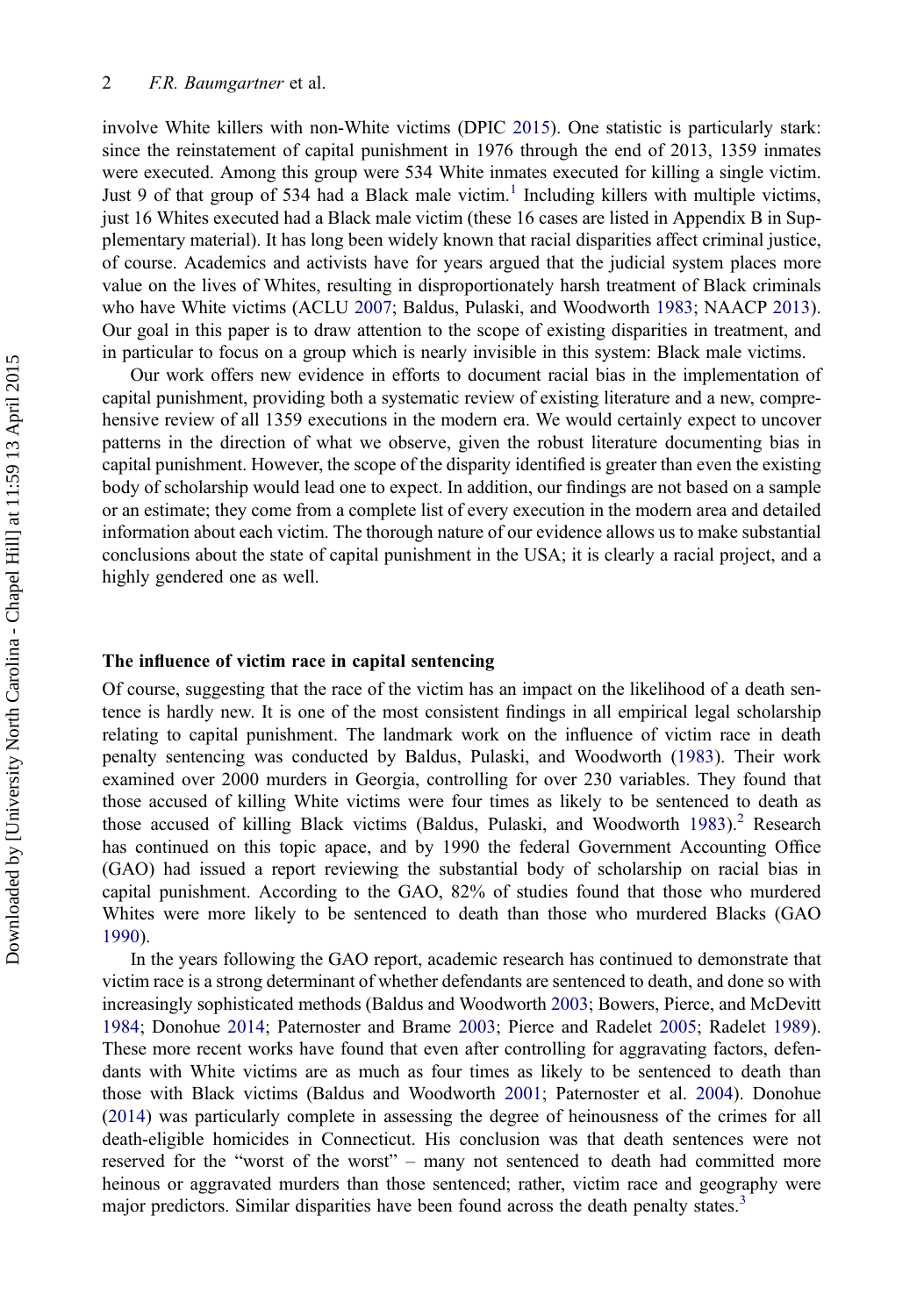Though victim race is the key determinant, certain combinations of victim race and defendant race can result in even greater bias. Donohue's study of over 4600 murders in Connecticut found that African-American defendants received the death penalty at three times the rate of White defendants in cases where the victims are White (Donohue [2014](#page-13-0)). The race of a defendant and victim can play a role even after the death sentence has been imposed. Among those already on death row, minority inmates convicted of killing Whites are more likely to be executed than any other perpetrators (Jacobs et al. [2007\)](#page-14-0).

Several US states, even among those that are substantial users of capital punishment, have never seen a White inmate executed for killing a Black man. In his 1981 study of the death penalty in Florida, Zeisel found that not only were there no Whites on death row for killing only a Black person, but also that there had "never been such a person on Florida's death row in living memory" (Zeisel [1981\)](#page-14-0). In Texas and Alabama, the execution of a White man for the murder of a Black man has occurred only once in living memory, in both cases within the last decade. The men executed in those two cases, Lee Taylor and Henry Francis Hays, were both White supremacists convicted of particularly gruesome and racially motivated murders.<sup>[4](#page-12-0)</sup>

#### Meta-analysis of race-of-victim bias

As the preceding review of the literature suggests, race-of-victim bias has been a topic of great interest to scholars. To better understand the scope of race-of-victim effects in capital prosecution and sentencing, we conducted a meta-analysis of existing research. In so doing we expand on the work of Baldus and Woodworth whose 2005 article provides an excellent overview of empirical research on racial bias in the death penalty, with an emphasis on post-1990 research.

To begin, we produced a comprehensive inventory of the body of research, identifying 236 sources, of which 72 listed empirical estimates. The articles included are empirical analyses and discussions of race- and gender-based differences in death penalty prosecution and sentencing. This review is limited to works from academic journals, governmental studies, and state-commissioned reports.<sup>[5](#page-12-0)</sup> The review is also limited to works published after 1972, which was the year the Supreme Court of the United States decided in Furman v. Georgia that states had to reevaluate their death penalty statutes to eliminate arbitrariness. Michael Radelet ([1989\)](#page-14-0) has argued that much of the research conducted before the *Furman* decision failed to consider important controls, including the effect of prior criminal records, and employed methodologies that have since become outmoded due to their simplicity. The periods under study range from 1972 to 2008 and jurisdictions include the U.S. Armed Forces, Federal Courts, and 33 current and prior death penalty states from all regions of the USA. Notably, the controls used in the studies under review varied widely.

In every study of racial bias in capital prosecution, prosecutors were more likely to charge killers of Whites with capital crimes than those who were killers of Blacks.<sup>[6](#page-12-0)</sup> Studies of bias in death sentencing (in the penalty phase of a capital trial) covered an even greater range than those of capital prosecution.<sup>[7](#page-12-0)</sup> The vast majority of these studies found that killers of Whites were more likely than killers of Blacks to receive a death sentence.<sup>[8](#page-12-0)</sup> Though existing scholarship would certainly lead us to expect to find frequent documentation of racial bias, the enormous range of methods, time frames, geographic foci, and control variables used make finding consistent evidence of anything far more difficult. In light of this, the persistent presence of bias is both striking and extremely robust.

[Figure 1](#page-5-0) illustrates the collective findings of all the studies we reviewed. Part A summarizes the race-of-victim findings for published studies on the prosecutor's decision to charge a defendant capitally, and Part B does so for studies looking at sentences of death after a trial. The bars indicate the number of studies that found each level of bias. A value of 1.00 would indicate that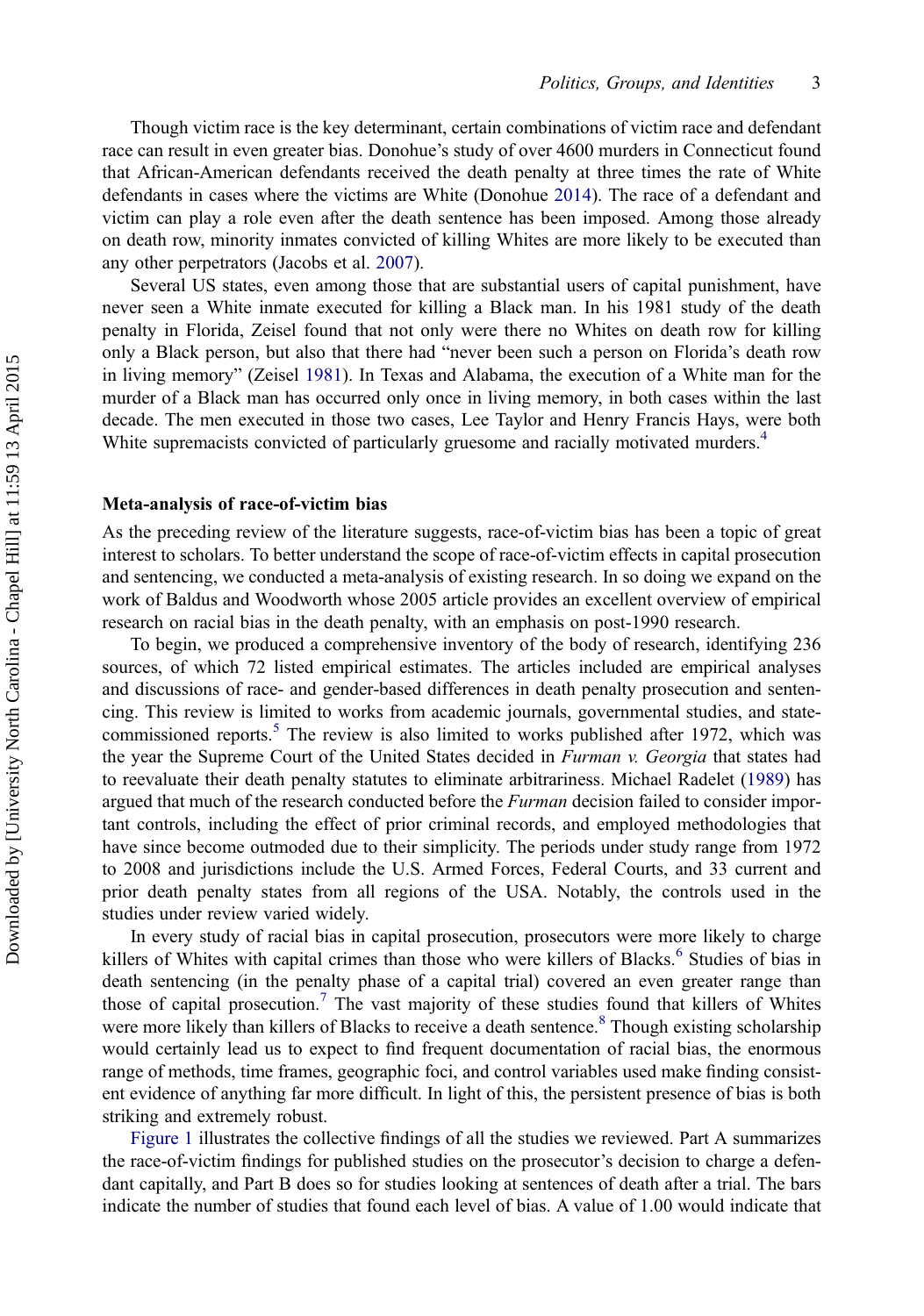<span id="page-5-0"></span>

Figure 1. Race-of-victim effects found in published studies (A) capital prosecutions and (B) death sentences. Note: For a list of sources and more details on the findings, see Appendix A in Supplementary material.

Black and White victims are equally likely to see the crime proceed capitally (Part A), or lead to a sentence of death (Part B). As Figure 1 makes clear, almost all published studies find some degree of racial bias, and, for the decision to prosecute, this was unanimous.

In the studies summarized in Figure 1(A), none found a value below 1.00. That is, each of the 30 studies identified found that killers of Whites were more likely than killers of Blacks to face a capital prosecution. These studies cover a wide range of geographic areas and time periods, and include different sets of statistical controls. In Figure 1(B), we see almost the same pattern, with some slight differences. Though the vast majority of studies found that killers of Whites are sentenced to death at higher rates than killers of Blacks, there were cases in which this was not found.<sup>[9](#page-12-0)</sup> Nine studies found a negative effect or no significant effect (ratios below 1.09), and 69 studies found significant and substantial race-of-victim effects. As the captions to the figures show, the average bias in the charging studies (Part A) was 2.85, and in the sentencing studies (Part B), 6.93. These are very high racial disparities, and as Appendix A in Supplementary material makes clear they have been found in many time periods, geographical areas, and with different statistical models controlling for legally relevant factors. Note that Part B includes nine studies where ratios could not be calculated because no Whites had been sentenced to death for killing Black victims. Overall, then, our comprehensive review of past studies shows ample evidence of racial biases in the vast majority of cases. The unique contribution of the current study is to examine all US executions since 1976. We turn to those findings in the next section.

#### Methodology

The USA has executed 1359 inmates from 1977 through 31 December  $2013$ ,  $10$  Each of these executions is the object of considerable public record, and several web sites make available information about each of them. Most prominent is that of the Death Penalty Information Center (DPIC), a Washington-based clearinghouse of information related to the modern death penalty. Another prominent and near-comprehensive source is the website of the Clark County (IN) Office of the Prosecuting Attorney. This site, in fact, links to newspaper coverage, legal documents, and other sources relating especially to the underlying crimes that lead to the death penalty in each case. Beginning with these two sources, the senior author of this article, working with a team of research assistants, compiled a database listing the race and gender of each of the victims of these executions. For cases from 2000 through 2013, the Clark County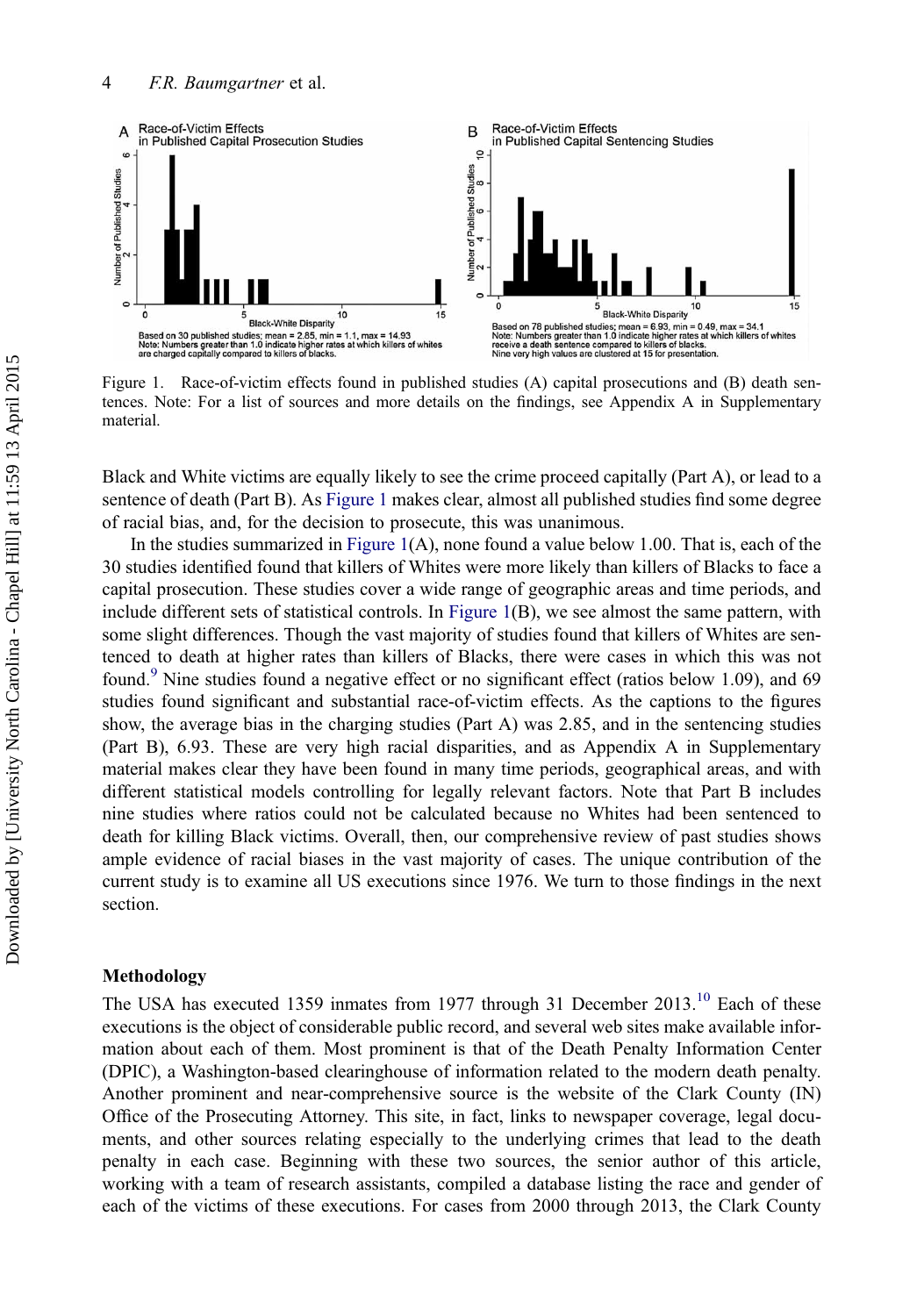<span id="page-6-0"></span>Prosecutor's Office site contains full information; for earlier cases, extensive web and legal database searches were conducted to ascertain information about the victims, dates of crimes, dates of sentencing, and county of crime and conviction; this article makes use only of the victim information. With information about the inmate easily available, and information about the victims now compiled, our analysis is relatively straightforward; we simply want to know the number of cases with various combinations of offender–victim race and gender. These can then be compared with US Department of Justice (Bureau of Justice Statistics – BJS) statistics about homi-cides overall.<sup>[11](#page-12-0)</sup> BJS statistics come from "Homicide Trends in the United States" and are available only through 2005. The time coverage of our execution database is therefore slightly longer than that of homicides, but we report the full series available. Limiting our execution database to 2005 would show similar results; executions typically follow homicides by more than 10 years in any case.

It is important to recognize some limitations to our comparisons of execution cases with all US homicides; the key point is that we do not know which homicides are capital-eligible and which are not. Here, we follow the examples of Blume, Eisenberg, and Wells [\(2004](#page-13-0)) and Fagan, Zimring, and Geller [\(2006](#page-13-0)), who looked at particular states (eight states where offender and victim race and gender data were available for Blume, and Texas in the case of Fagan) and compared death-sentence cases with homicides more generally. For example, Blume et al. calculated the number of death sentences per homicide (using the same BJS statistics that we use) and showed these rates per 1000 homicides: Black Offender–Black Victim, 8.4; White Offender–Black Victim, 19.3; White Offender–White Victim, 30.1; Black Offender–White Victim, 65.4 (calculated from Blume, Eisenberg, and Wells [2004,](#page-13-0) 197; note that for Arizona, the comparisons are Minority–Majority rather than Black–White). Our results are highly consistent and use a similar methodology to those, with these differences: Blume et al. looked at death sentences where we look at executions; they looked at just eight states where we look at all US jurisdictions; and they reviewed statistics from 1977 through 2000 and we go through 2013.

Fagan, Zimring, and Geller [\(2006](#page-13-0), 1825, Figure 2) compare homicide trends with capital homicide trends and show that capital homicides represent roughly 15–25% of all homicides



Figure 2. Percent of homicides by offender–victim race. Source: Bureau of Justice Statistics 2008, 2011.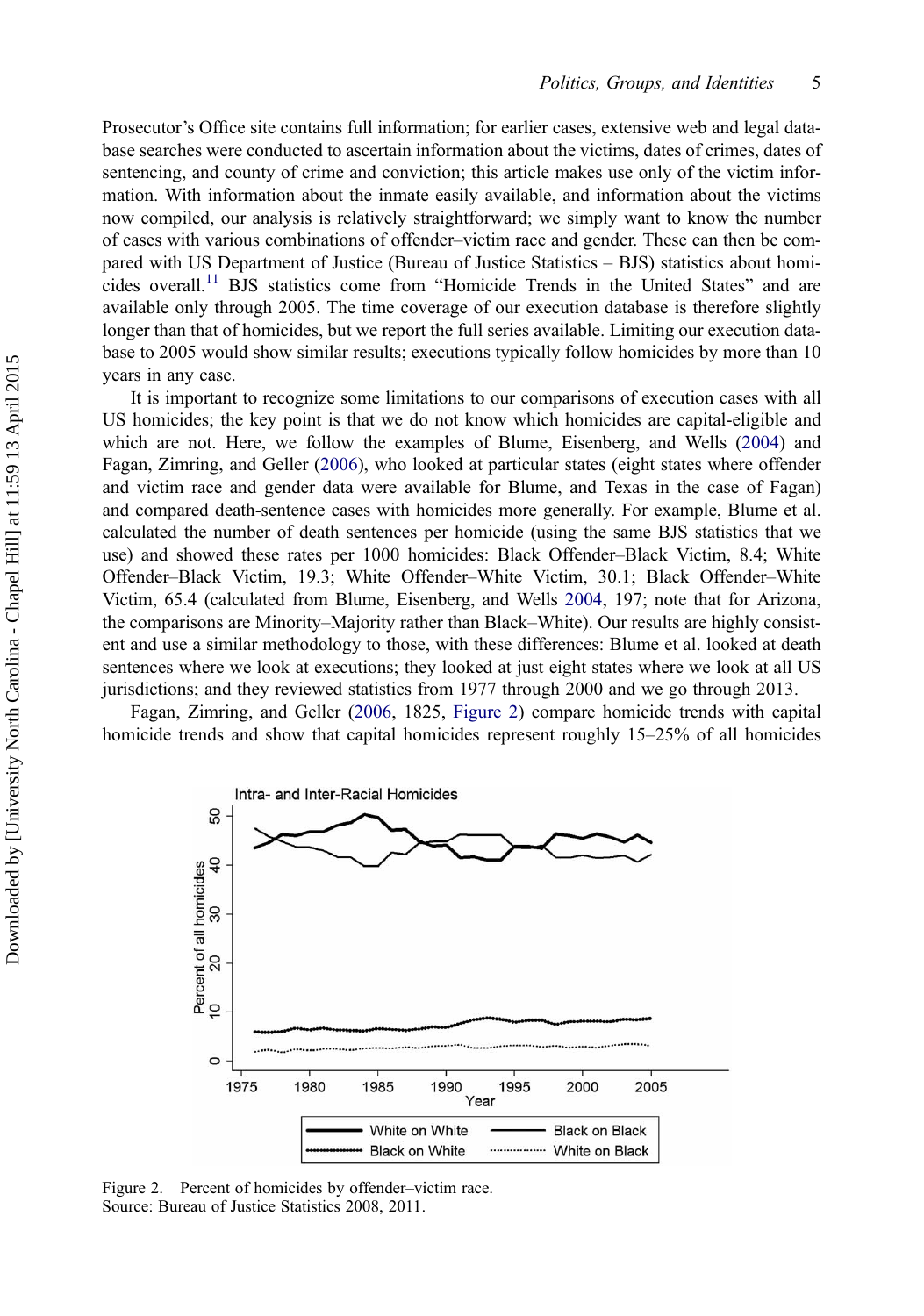in death penalty states from 1976 through 2005, or 22–28% of homicides nationally. The percentage of homicides eligible for capital prosecution increases slightly over time nationally as well as in death penalty states. As our interest is in proportions and trends over time, these numbers suggest that a national analysis based on all homicides will show similar trends as one limited to death-eligible homicides (since these represent a relatively constant percentage of all homicides), and to look at national data rather than to limit our assessment to death penalty states only (since the trends are highly similar in both).

Systematic data on capital-eligible homicides are not available, but the number of capital-eligible homicides is generally related to the number of homicides more broadly, as Fagan, Zimring, and Geller ([2006\)](#page-13-0) demonstrate. Further, a number of carefully controlled studies reviewed above have looked at individual-level factors including victim and defendant socio-economic status, number of victims, egregiousness of crime, and aggravating and mitigating factors statutorily considered in death penalty sentencing and reached findings broadly similar to our own (Baldus and Woodworth [2003;](#page-13-0) Donohue [2014](#page-13-0); Paternoster and Brame [2003](#page-14-0); Pierce and Radelet [2005\)](#page-14-0).<sup>[12](#page-13-0)</sup> And, finally, a review of the White-on-Black killings that did lead to an execution in Appendix B in Supplementary material makes clear, even to a reader accustomed to the violent nature of capital homicides, that these cases are indeed particularly heinous.

#### **Results**

To begin, we examine overall homicide rates in order to determine how many executions of each racial combination we would expect in the absence of bias. Using data from the Department of Justice on all US homicides, available from 1975 through 2005, we find that the vast majority of homicides are intra-racial (between two people of the same race). As shown in [Figure 2](#page-6-0), White-on-White homicide and Black-on-Black homicide each consistently make up over 40% of all homicides. Interracial crimes, White-on-Black and Black-on-White homicides, each make up less than 10%.

In the absence of legally permissible factors that are relevant to death sentencing, we would expect that most executions would be the result of White-on-White or Black-on-Black crime, and that executions for White-on-Black and Black-on-White crime would be infrequent, and roughly equal to their proportion of all homicides (10%). However, literature on race-of-victim bias suggests that executions for Black-on-White crime will be relatively common while executions for White-on-Black crime will be rare (see our meta-analysis above). Our analysis confirms that this is the case, but extends the evidence to a larger historical period, with greater geographic coverage than has been done before, and shows that the bias is larger than had been previously estimated. [Figure 3](#page-8-0) provides a visual representation. The dark bars show the number of victims of White killers who were later executed; grey bars show the number of victims of Black killers who were later executed.

While 17 Whites have been executed for killing a Black, 230 Blacks have been executed for killing a White. In fact, twice as many Blacks have been executed for killing Whites (230) as have been executed for killing Blacks (108). This is in spite of the fact that the vast majority of all homi-cides committed by Blacks have a Black victim.<sup>[13](#page-13-0)</sup>

[Figure 4](#page-8-0) compares execution rates for intra-racial (White-on-White and Black-on-Black) and interracial homicides. [Figure 2](#page-6-0) showed that the vast majority of homicides occur between individuals of the same race, and this is reflected in the right-most columns of [Figure 4,](#page-8-0) which show that 94% and 85%, respectively, of Whites and Blacks have victims of the same race. The left-most columns in [Figure 4](#page-8-0) show that patterns of intra-racial homicide are not reflected in executions. As in the case of homicides, the vast majority of Whites have victims of the same race. There is no such correspondence in the case of Black defendants. While 85% of all Blacks found guilty of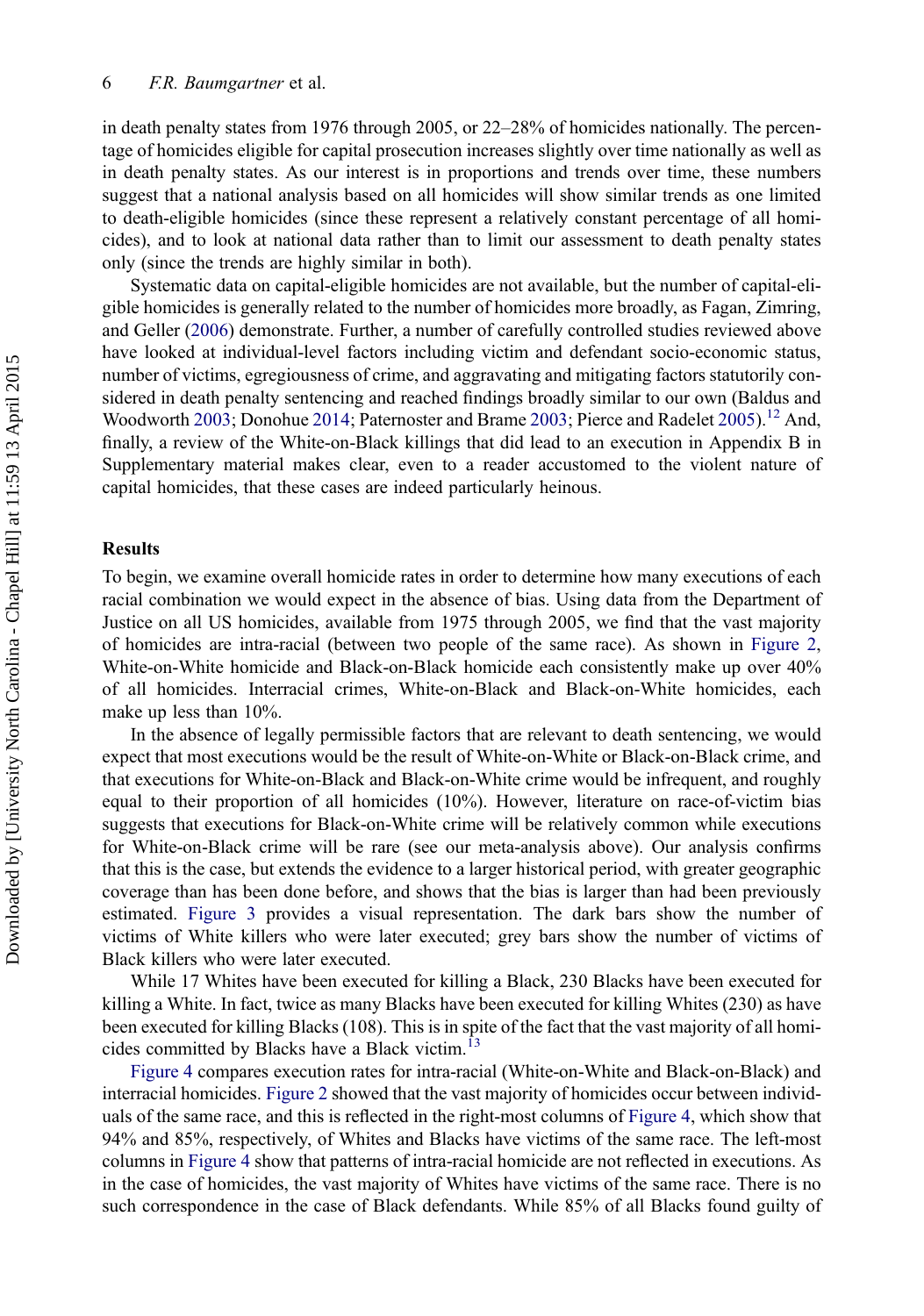<span id="page-8-0"></span>

Figure 3. Race of victim for Blacks and Whites executed.

homicide have Black victims, fewer than 40% of Blacks executed for homicide have Black victims.

We see the same phenomenon in [Figure 5](#page-9-0) which compares the race of all homicide victims (on the right) with the victims of individuals later executed (on the left).

[Figure 5](#page-9-0) shows that Blacks make up 47% of all homicide victims, but just 17% of the victims of those executed. This suggests that Blacks are not only over-represented among the executed (as scholars have long argued) but are also vastly under-represented among victims of those executed. Analysis of the 2128 victims of all individuals executed between 1977 and 2013, and all 401,650



Figure 4. Inter- and intra-racial homicides and executions.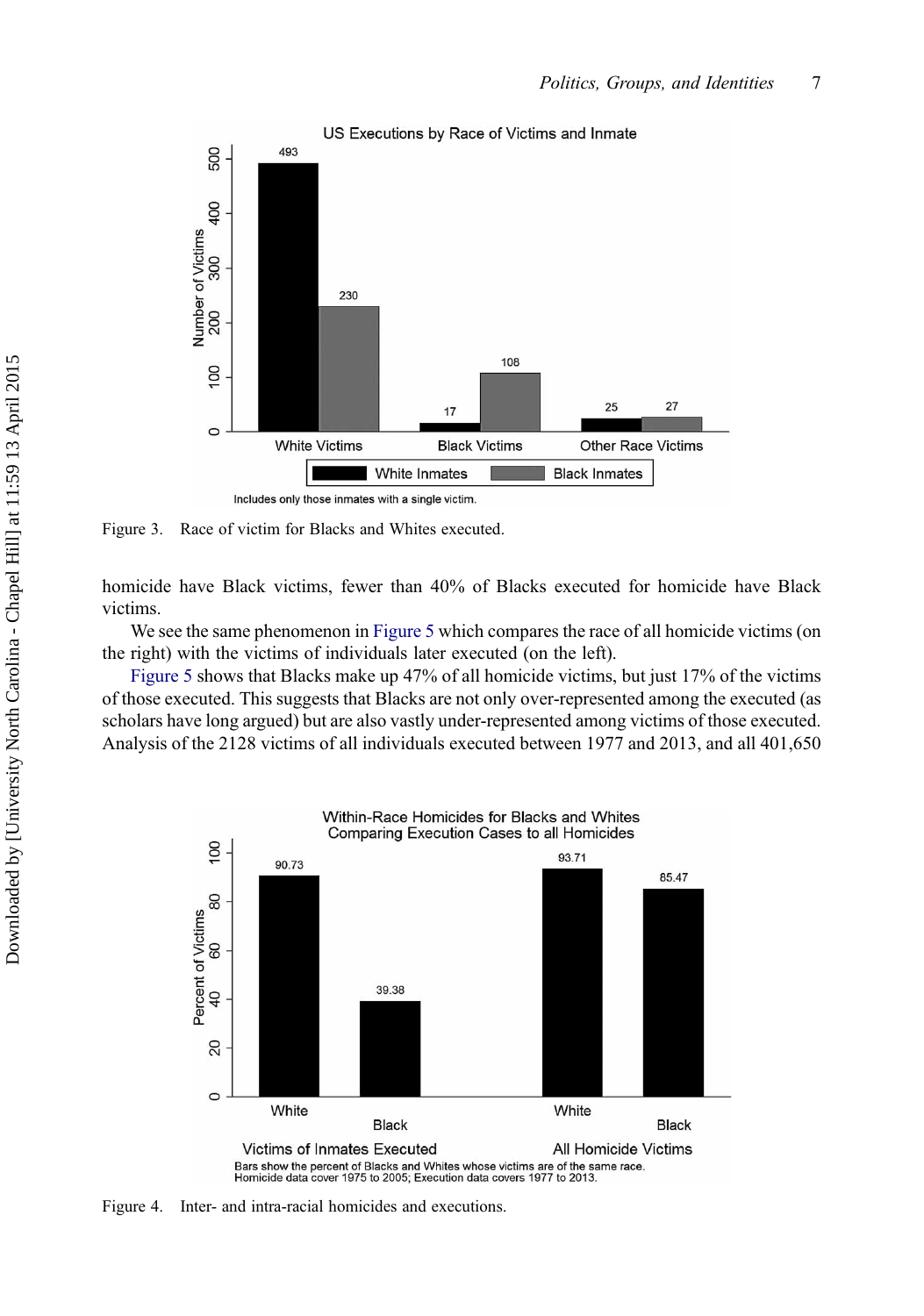<span id="page-9-0"></span>

Figure 5. Race of homicide victims compared to race of victims of those executed.

homicide victims between 1975 and 2005 reveals that although Blacks make up almost half (47%) of all homicide victims, they represent just a small proportion  $(17%)$  of the victims of crime where the perpetrator is later executed by the state. Conversely, Whites are over-represented among victims of those executed as compared to homicides in general. These findings suggest that race-of-victim bias can work not only to increase the perceived seriousness of crimes against White victims, but also to decrease the perceived seriousness of crimes against Black victims.

Figure 6 shows the ratio of executions to homicides, by year, for the different combinations of inmate and victim race. It calculates the ratio of percent of all homicides in a given offender– victim race category to the percentage of execution-related homicides for that same category. If an equal percentage of homicides led to execution, the ratio would be 1.00. Numbers below



Lines show the ratio of percent of all executions compared to all homicides. Example is above 1.0 indicate a higher percentage of executions than homicides.<br>Overall Ratios: W-W, 1.02; W-B, 0.34; B-B, 0.46; B-W 3.83.

Figure 6. Ratio of executions to homicides by race of offender and victim.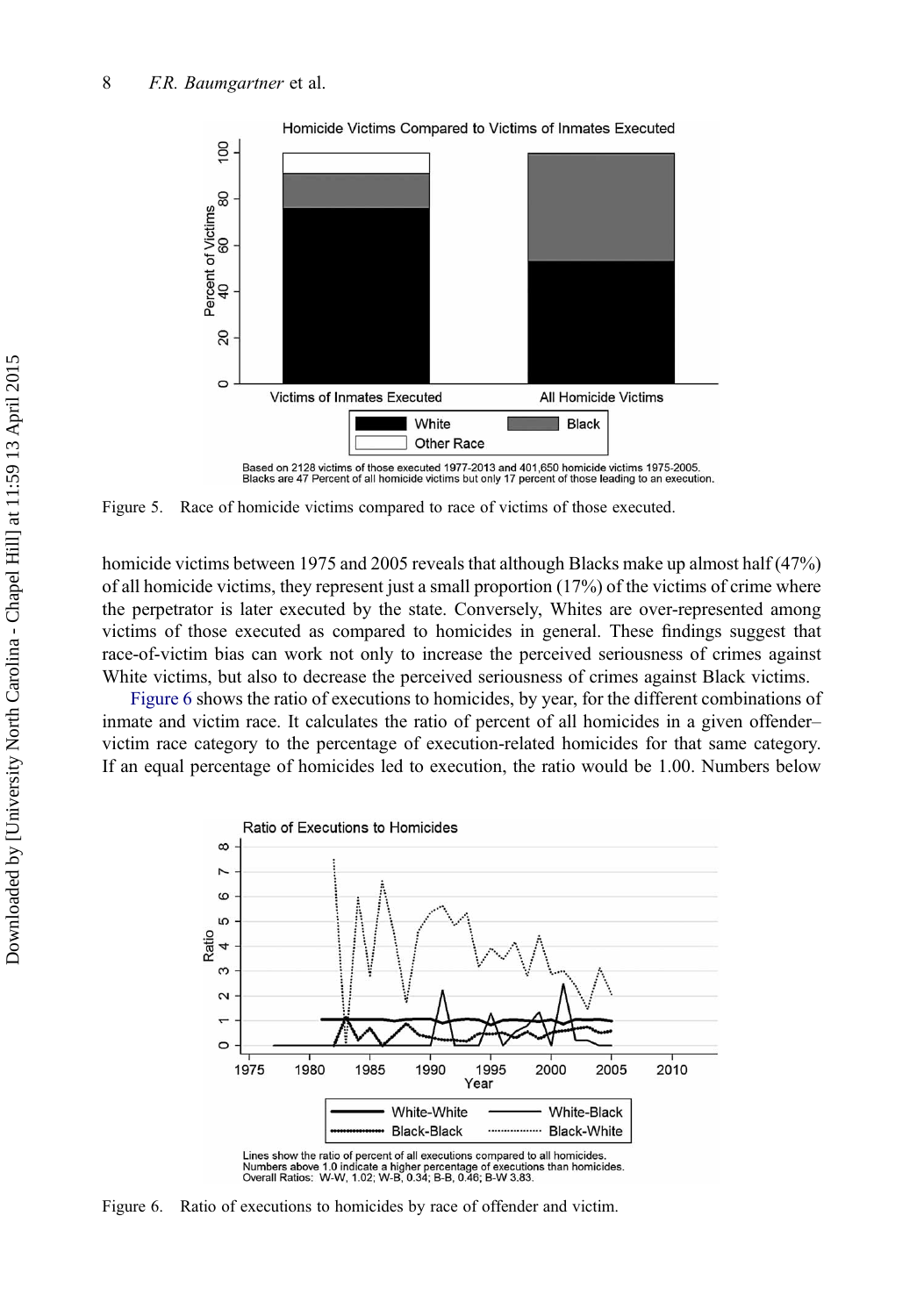1.00 indicate that such homicides are relatively unlikely to lead to an execution, and numbers above 1.00 show where the executions are statistically more likely.

The thick Black line in [Figure 6](#page-9-0) shows that White-on-White crime is consistently treated in a proportionate manner, with an overall ratio 1.02. Roughly the same percentage of these homicides leads to execution as not. This is what we would expect in the absence of any kind of bias for or against victims or perpetrators. In both of the victim/perpetrator combinations with Black victims, however, overall ratios are well below 1, meaning that killers of Black victims are substantially less likely than killers of Whites to be executed. Of course, the low odds of execution are particularly stark in the case of White-on-Black crime, for which the overall ratio is 0.34. In fact, as the thin solid line makes clear, there are many years where this ratio is 0.00: no Whites were executed killing Blacks in many of the years shown. (A quick perusal of Appendix B in Supplementary material gives a feel, in fact, of just how horrific these crimes need to be in order to lead to execution.) The dotted line at the top of the graph shows the opposite for Black-on-White crime. In this case, Black-on-White murders make up a far larger proportion of all executions than they do of all homicides. While Whites who killed Blacks are vastly under-represented in the list of those executed, Blacks with White victims are dramatically over-represented. These trends are stark, consistent over time, and overwhelming in their magnitude.

#### Conclusion

Strong race-of-victim effects have consistently been found in post-Furman studies indicating that individuals with White victims are treated more harshly than those with Black victims. Our own data consisting of all reported homicides and executions in the modern era (from 1976 onwards) confirm that there are very few cases in which Whites are executed for killing Blacks, and a disproportionately high number of cases in which Blacks are executed for killing Whites. Researchers have tended to focus on the latter cases, specifically as evidence of a troubling bias in favor of White victims. In fact, our data suggest that an exploration of both kinds of cases presents even more compelling evidence of the power of race-of-victim bias.

A long line of scholarship documents persistent racial bias in the implementation of capital punishment. In McCleskey v. Kemp, the United States Supreme Court ruled that even the most convincing evidence of racial bias is not enough to demonstrate a violation of constitutional rights unless it presents proof of intentional, conscious discrimination. Such evidence is nearly impossible to come by barring an outright admission. Further, as the magnitude and scope of racial bias documented in our findings suggests, a focus on intentional discrimination by individuals ignores the ways in which bias might be built into the system or operate unconsciously across multiple individuals and processes. Recent litigation regarding the retention of the death penalty in Connecticut included the compilation of extensive statistics in a massive data collection effort by Donohue [\(2014](#page-13-0)) covering every death-eligible homicide in recent years in that state, and confirming important racial and geographic biases in the application of the penalty. (From 1973 through 2007, Donohue's analysis showed that Connecticut had 4979 homicides, 205 deatheligible homicides, 12 death sentences, 9 death sentences sustained after appeals, and 1 execution.) The court, as in *McCleskey*, threw out the argument that such evidence was persuasive. Scheidegger ([2011,](#page-14-0) [2012](#page-14-0)) argued that if crimes occur in urban areas, and urban juries have Blacks, and Blacks are unwilling to impose the death sentence, then "racial disparities would shrink to insignificance if legitimate factors, *including jurisdiction*, could properly be taken into account"  $(2011, 22)$  $(2011, 22)$  $(2011, 22)$ .<sup>[14](#page-13-0)</sup> In another article  $(2012, 164)$  $(2012, 164)$  $(2012, 164)$  he asks: "To the extent that a race-of-the-victim disparity exists, is it due to racial animus of the decision makers?" If this cannot be demonstrated, then his logic suggests that there can be no finding of disparity, and that was the finding in *McCleskey* as well as in the Connecticut litigation.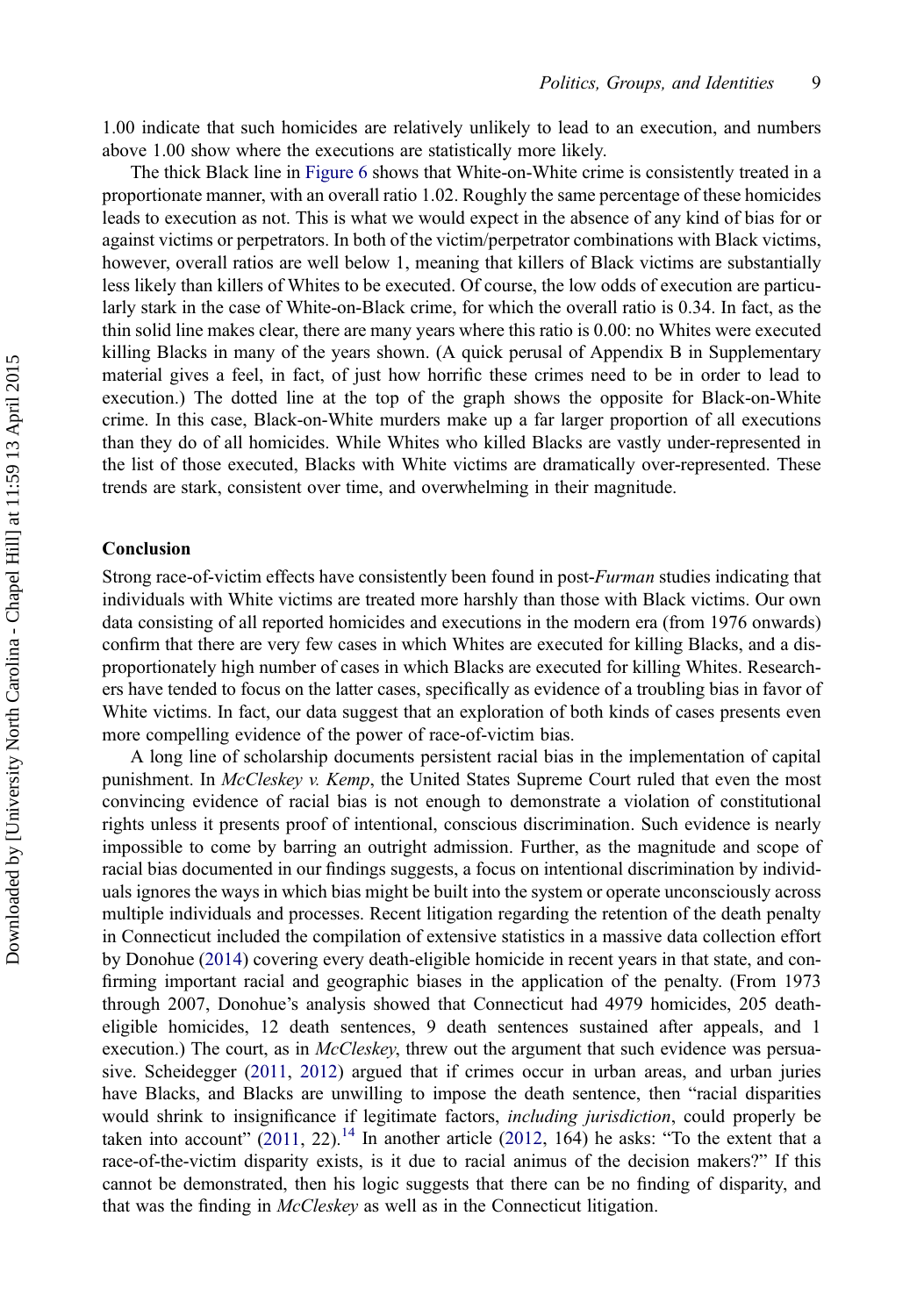The idea that racial disparities require the demonstration of racial animus and intent is what Eduardo Bonilla-Silva [\(1997](#page-13-0)) refers to as the "prejudice problematic" – the expectation that we should identify a single racist villain to explain an outcome that could well be due to more structural causes. To a large extent, the courts have remained true to this "prejudice problematic," unwilling to confront implicit bias and structural differences. Further, as Scheidegger ([2011](#page-14-0)) suggests, they take geographic disparities – which of course can be related to racial outcomes – as signs of appropriate "local control" properly to be left to the discretion of locally elected prosecutors, judges, and juries and in fact a sign of healthy variation rather than a challenge to the equal protection clause of the Constitution.

Despite the rejection of powerful evidence by the courts, scholarship continues to document the presence of racial bias in capital punishment. Numerous studies, such as those by Bonilla-Silva [\(1996](#page-13-0), [1997](#page-13-0)) and Bonilla-Silva, Lewis, and Embrick [\(2004](#page-13-0)) and Eberhardt with various colleagues (Eberhardt et al. [2004](#page-13-0), [2005/2006](#page-13-0); Hetey and Eberhardt [2014;](#page-14-0) Rattan et al. [2012;](#page-14-0) Williams and Eberhardt [2008\)](#page-14-0), convincingly show the subconscious bias that underlies many decisions in the criminal justice system from traffic stops to eyewitness ID procedures to prosecutors' decisions about capital punishment to whether an offender should be tried as a child or an adult, to the imposition of the ultimate penalty. Our work builds on these important theoretical works, providing both a systematic review of existing empirical literature and a new, comprehensive review of all 1359 executions in the modern era. In both cases the results are stunning. The trend is certainly expected given the large body of scholarship documenting bias. However, the scope of the disparity is greater than even the existing literature would lead one to expect. Further, our findings are not based on a survey or an estimate; we have assembled a complete list of every execution in the modern era, and looked up information on each of the victims. The comprehensive nature of our evidence allows some strong conclusions about the state of capital punishment in the USA now almost 40 years since its re-establishment in 1976.

The enormous scope of racial bias identified here, in both the review of existing literature and analysis of all modern-era executions, suggests that we question the standard for evidence presented in  $McCleskey$  v. Kemp. It is clear that significant, troubling, racial disparities exist without proof of intentional discrimination by state actors. These disparities are not, as Justice Powell suggested, "an inevitable part of our criminal justice system" (McCleskey v. Kemp [1987\)](#page-14-0). More pressingly, these findings suggest that we reevaluate the death penalty itself. At a minimum, we must recognize its strongly racialized character.

The justices have recognized these facts. In fact, in an internal memorandum from Justice Scalia to the conference during consideration of Justice Powell's draft decision quoted above, he wrote:

Since it is my view that unconscious operation of irrational sympathies and antipathies, including racial, upon jury decisions and (hence) prosecutorial decisions is real, acknowledged in the decisions of this court, and ineradicable, I cannot honestly say that all I need is more proof. (quoted in Gross [2012,](#page-14-0) 1921)

In other words, no evidence could change his mind: he already believes that "irrational sympathies," and even their "unconscious operation" (i.e., with no explicit intent), are powerful factors in the criminal justice system. And, furthermore, he thinks this is a fact we simply have to become accustomed to, as it cannot be avoided.

Whether or not Justice Scalia's opinion that racial factors in the criminal justice system are both real and "ineradicable" remains the operating assumption on the US Supreme Court, the degree of racial disparity demonstrated here is powerful enough to cause many others to find it unacceptable. In a time when support for capital punishment among legislators and the public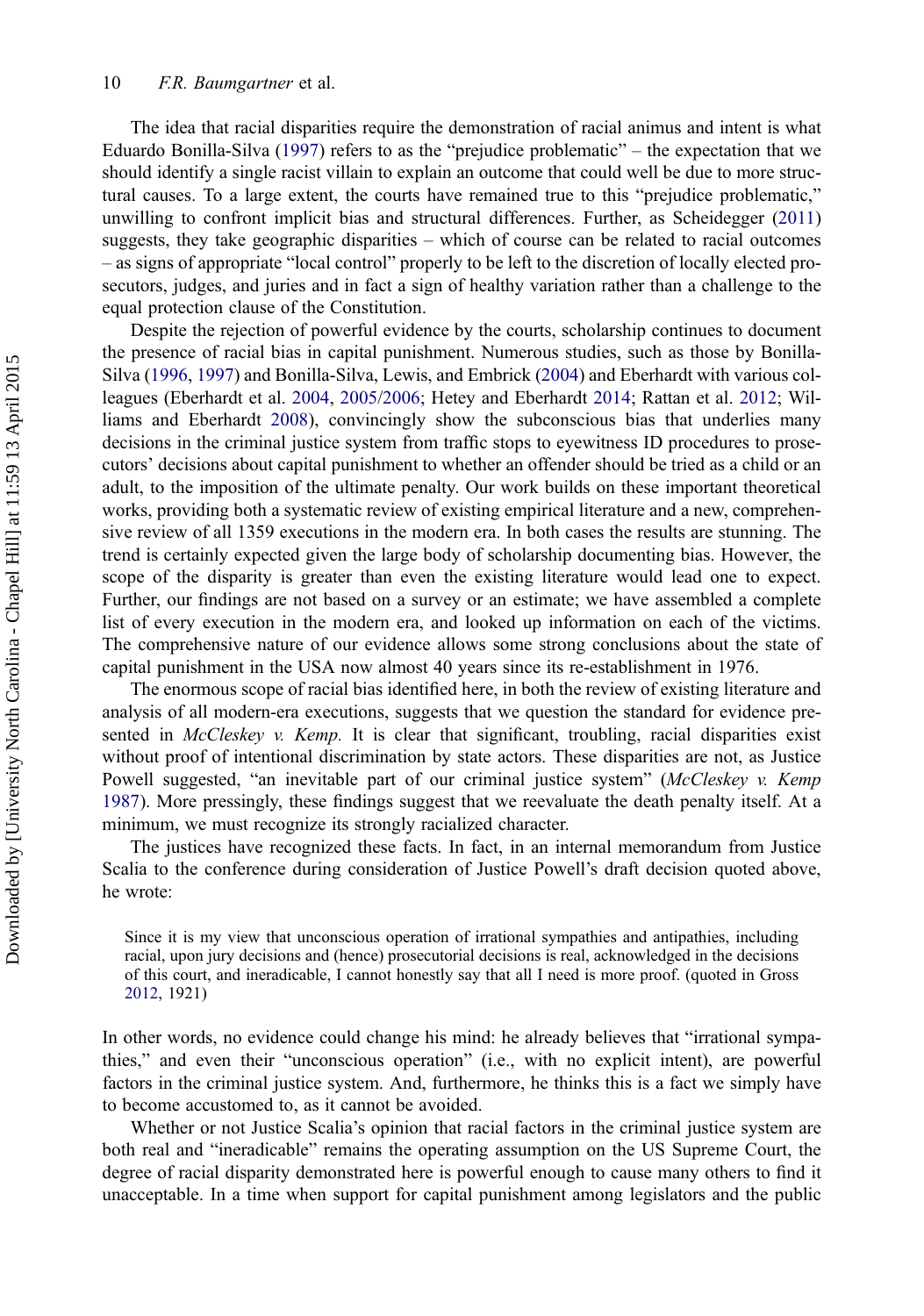<span id="page-12-0"></span>has reached record lows, our study adds another reason to oppose the practice. In its modern history as in its use in previous eras, racial bias in its application is consistently high. In addition to the threat to the equal protection of the law that these numbers suggest, such overwhelming evidence of differential treatment erodes public support for the judicial system. Further, the strength of these biases makes clear that complaints of unequal treatment are real, not imagined. If the ultimate and highly symbolic punishment is meted out in such a disparate manner with regard to race, and with these patterns of racial bias so similar in the modern period to the overtly racist practices of previous generations, the statistical patterns laid bare in this study can only lead to a decline in support and efficacy of the judicial system overall.

#### Supplemental data

Supplemental data for this article can be accessed at [http://dx.doi.org/10.1080/21565503.2015.](http://dx.doi.org/10.1080/21565503.2015.1024262) [1024262](http://dx.doi.org/10.1080/21565503.2015.1024262)

### **Notes**

- 1. Eight had Black female victims.
- 2. It was notably the central evidence presented in the 1987 Supreme Court decision McCleskey v. Kemp, which alleged widespread racial bias in the implementation of the death penalty in Georgia. In the end, the Supreme Court ruled that even strong statistical evidence of racial bias in sentencing did not render the death penalty unconstitutional.
- 3. Examinations of capital punishment in Texas have found the death penalty more likely in cases with White victims after controlling for a large number of potential explanatory values (Bowers, Pierce, and McDevitt [1984;](#page-13-0) Ekland-Olson [1988\)](#page-13-0). Similar results were found in studies of death penalty sentencing in North Carolina and Florida (Unah [2011](#page-14-0); Zeisel [1981](#page-14-0)). In North Carolina, the rate of death penalty sentencing for White victim cases was almost twice as high of that of non-White victim cases between 1993 and 1997. A study of California executions found that those convicted of killing White victims were 3.7 times as likely to receive a death sentence as those with Black victims (Pierce and Radelet [2005\)](#page-14-0).
- 4. See Appendix B for a list and short description of the cases where a White has been executed for the crime of killing a Black man.
- 5. We make one exception to this rule, including a piece from the Los Angeles Times, which details the results of a study commissioned by the newspaper.
- 6. Thirty studies examined race-of-victim bias in prosecutor's decisions to charge defendants capitally. In addition, the literature covered 16 current and past death penalty states including states in the geographic West, South, and Northeast as well as cases prosecuted within the judicial branch of the US Armed Forces. Studies covered a period of over 30 years with periods studied ranging from 1976 to 2007.
- 7. Researchers collectively examined cases over a period of 35 years, from 1972 to 2008, and from 33 states as well as cases conducted within the US Armed Forces.
- 8. Appendix A lists each of the studies reviewed, indicates the geographic scope and time coverage of the study, and lists the findings.
- 9. One study, in Delaware, found a value of 0.49; a second, from South Carolina, found 0.54; 7 studies found values in the range of 0.93–1.09; 60 studies found race-of-victim disparities ranging from 1.19 to 34.1; and 9 studies found an infinite ratio, as there were no death sentences handed down for any killers of Blacks (these are clustered at a value of 15 in the graph).
- 10. The modern period starts with the reinstitution of the death penalty by the US Supreme Court in Gregg v. Georgia in 1976; the first execution occurred in 1977. The most recent before that had been in 1965.
- 11. The usual caveats apply to the use of homicide data reported by the BJS, as it comes from local jurisdictions and may not always be a full census. However, for homicides, the data are more fully reported than for lesser crimes. And, most importantly, we are concerned with percentages of victims and offenders of different race and genders. These percentages may vary somewhat in the real world from those reported by BJS, but as the reader will see, the differences we report are so large that we are confident they cannot be due to measurement error in the BJS reports. Further, to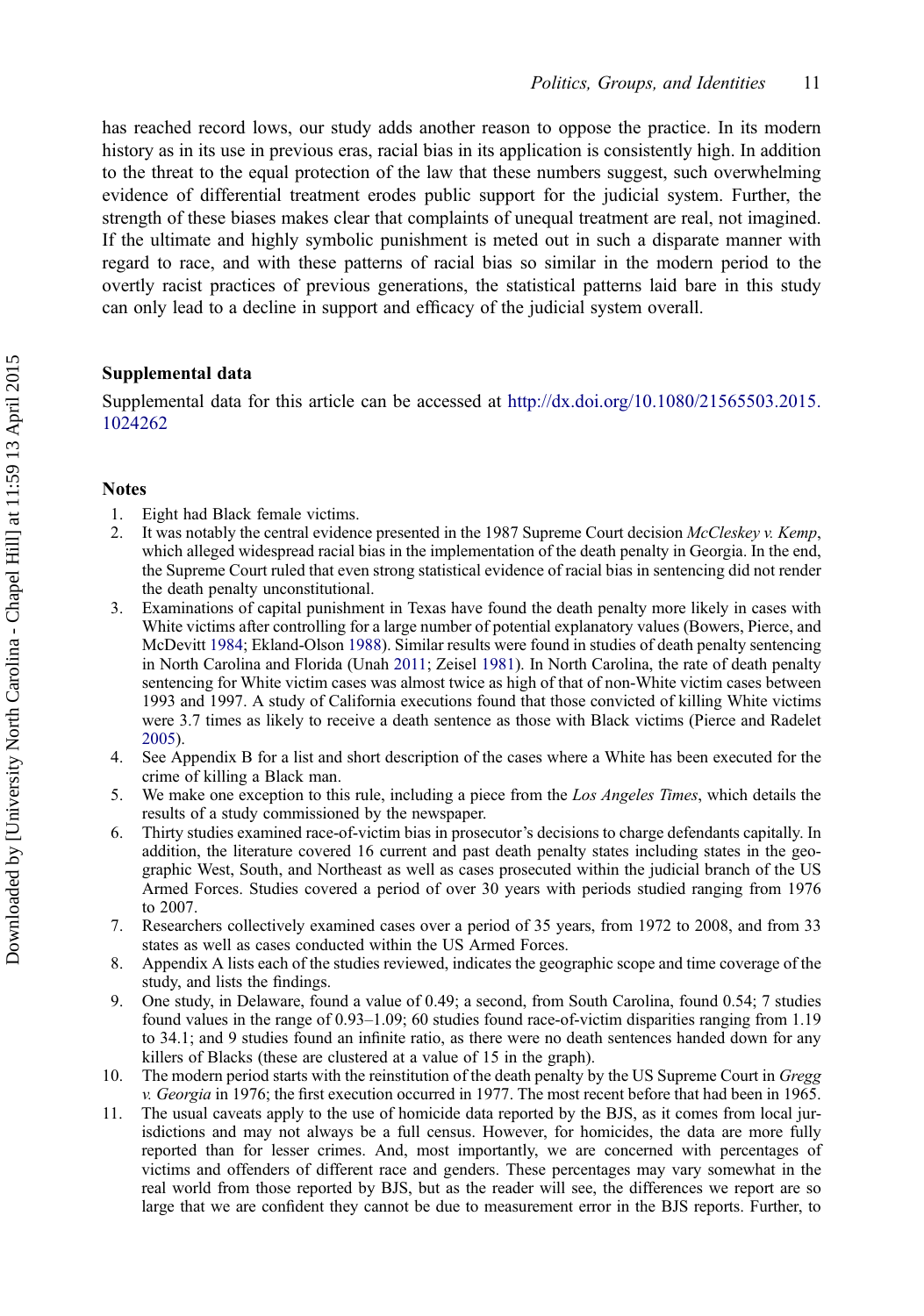<span id="page-13-0"></span>the extent that crimes are not closed and therefore offender data are missing, this may be expected disproportionately to affect Black-on-Black crimes, rather than others. If this were the case, it would make our findings stronger rather than weaker.

- 12. As noted earlier, we expand on these works here both in our use of a new, more comprehensive national data set of modern-era executions as well as in our focus on bias against Black victims (and in favor of White defendants with Black victims).
- 13. Note that our analysis here focuses on those cases where there was only a single victim. Including all 1359 cases shows a similar pattern but the results are clouded because many with multiple victims included victims of different races. Blume, Eisenberg, and Wells (2004) note that race-of-offender effects often are not found because Black offenders typically have Black victims, and crimes with Black victims are unlikely to lead to a death sentence. Blacks who kill Whites, however, are greatly over-represented on death row.
- 14. He obviously ignores Houston, Dallas, and Fort Worth as top 10 counties nationally by executions, and Philadelphia and Los Angeles, top counties by death sentences imposed. The "death qualification", limiting jury participation only to those with abstract support of the death penalty, mitigates his concerns at the same time as it eliminates many Blacks from capital juries.

#### References

- American Civil Liberties Union Capital Punishment Project. 2007. "The Persistent Problem of Racial Disparities in the Federal Death Penalty." June 25, 2007. Web. March 19, 2014.
- Baldus, David C., Charles Pulaski, and George Woodworth. 1983. "Comparative Review of Death Sentences: An Empirical Study of the Georgia Experience." Journal of Criminal Law and Criminology 74: 661–753.
- Baldus, David C., and George Woodworth. 2001. "Race of Victim and Race of Defendant Disparities in the Administration of Maryland's Capital Charging and Sentencing System (1979–1996). Preliminary Finding."
- Baldus, David C., and George Woodworth. 2003. "Race Discrimination in the Administration of the Death Penalty: An Overview of the Empirical Evidence with Special Emphasis on the Post-1990 Research." Criminal Law Bulletin 39 (2): 194–226.
- Blume, John, Theodore Eisenberg, and Martin T. Wells. 2004. "Explaining Death Row's Population and Racial Composition." Journal of Empirical Legal Studies 1 (1): 165–207.
- Bonilla-Silva, Eduardo. 1996. "Rethinking Racism: Toward a Structural Interpretation." American Sociological Review 62 (June): 465–480.
- Bonilla-Silva, Eduardo. 1997. "Rethinking Racism: Toward a Structural Interpretation." American Sociological Review 62 (3): 465–480.
- Bonilla-Silva, Eduardo, Amanda Lewis, and David G. Embrick. 2004. "I Did Not Get That Job Because of a Black Man ...: The Story Lines and Testimonies of Color-blind Racism." Sociological Forum 19 (4): 555–581.
- Bowers, W. J., G. L. Pierce, and J. F. McDevitt. 1984. Legal Homicide: Death as Punishment in America, 1864–1982. Boston, MA: Northeastern University Press.
- Death Penalty Information Center. 2015. "Facts About the Death Penalty." Accessed March 3, 2015. [http://](http://www.deathpenaltyinfo.org/documents/FactSheet.pdf) [www.deathpenaltyinfo.org/documents/FactSheet.pdf](http://www.deathpenaltyinfo.org/documents/FactSheet.pdf).
- Donohue III, John J. 2014. "An Empirical Evaluation of the Connecticut Death Penalty System Since 1973: Are There Unlawful Racial, Gender, and Geographic Disparities?" Journal of Empirical Legal Studies 11 (4): 637–696.
- Eberhardt, Jennifer L., Paul G. Davies, Valerie J. Purdie-Vaughns, and Sheri Lynn Johnson. 2005/2006. "Looking Deathworthy: Perceived Stereotypicality of Black Defendants Predicts Capital-sentencing Outcomes." Psychological Science 17 (5): 383–386.
- Eberhardt, Jennifer L., Phillip Atiba Goff, Valerie J. Purdie, and Paul G. Davies. 2004. "Seeing Black: Race, Crime, and Visual Processing." Journal of Personality and Social Psychology 87 (6): 876–893.
- Ekland-Olson, Sheldon. 1988. "Structured Discretion, Racial Bias, and the Death Penalty: The First Decade after 'Furman' in Texas." Social Science Ouarterly 69 (4): 853-873.
- Fagan, Jeffrey, Franklin E. Zimring, and Amanda Geller. 2006. "Capital Punishment and Capital Murder: Market Share and the Deterrent Effects of the Death Penalty." Accessed August 4, 2014. [http://ssrn.](http://ssrn.com/abstract=928649) [com/abstract=928649](http://ssrn.com/abstract=928649).
- Government Accountability Office. 1990. Death Penalty Sentencing: Research Indicates Pattern of Racial Disparities (GAO Publication No. 90-57). Washington, DC: US Government Printing Office.